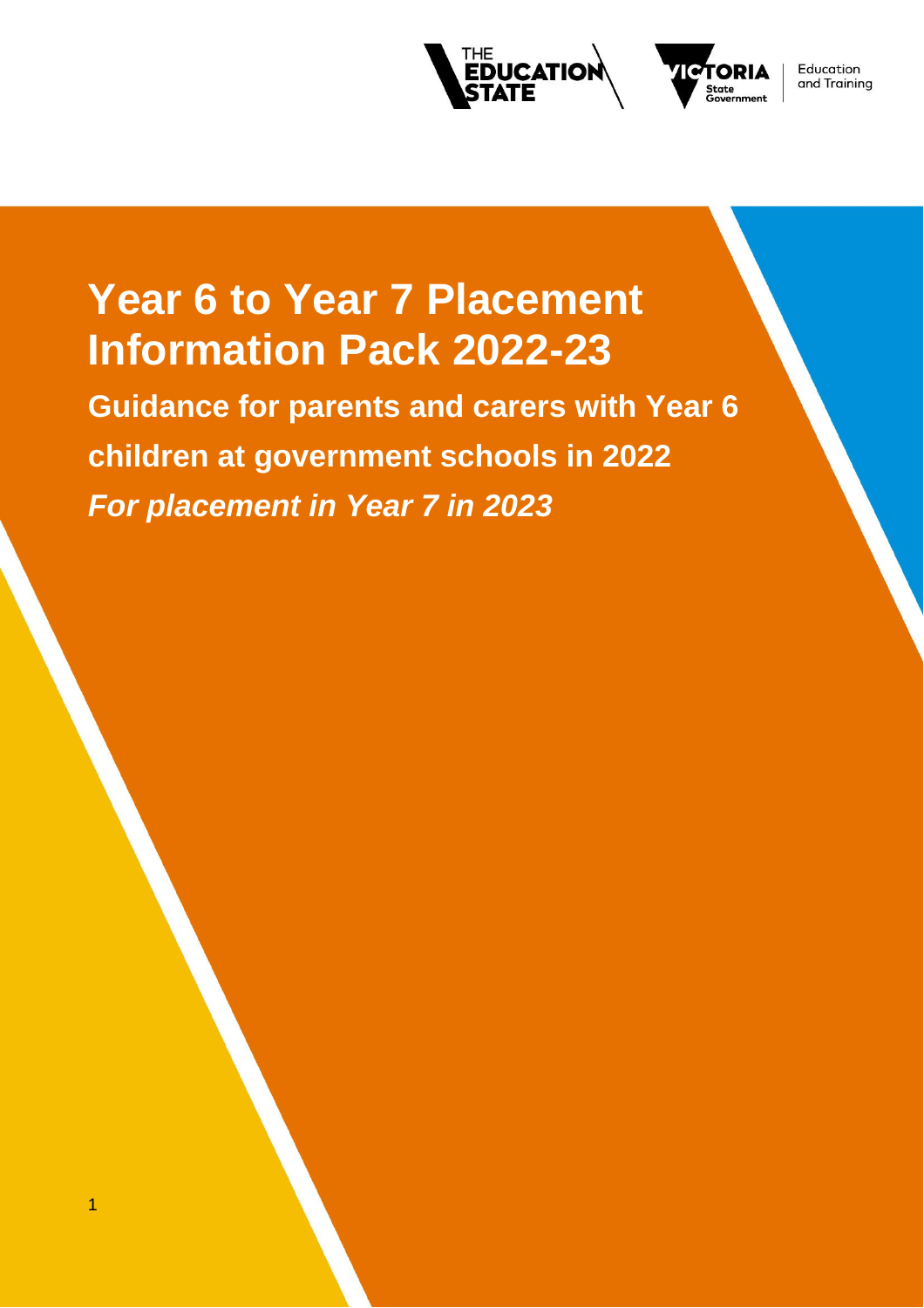## **Contents**

| Section 5: Non-Government school (catholic or Independent) or home schooling placements 15 |  |
|--------------------------------------------------------------------------------------------|--|

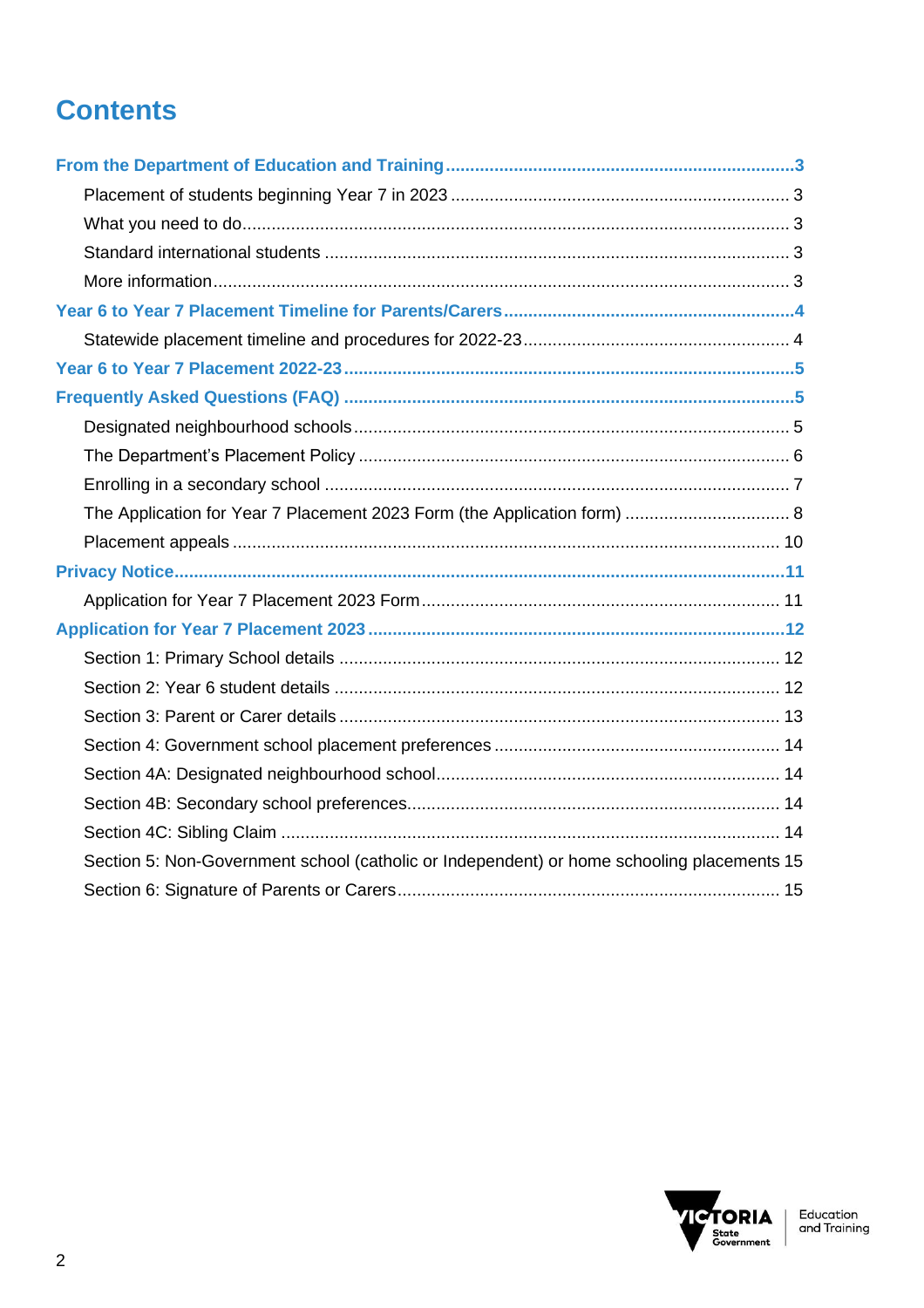## **From the Department of Education and Training**

## **Placement of students beginning Year 7 in 2023**

Dear parents and carers,

As your child is now in their final year of primary school, it is time to decide where they will begin secondary school.

Enrolling your child, or children, in Year 7 is an important choice. The Department's Find my [School](https://www.findmyschool.vic.gov.au/) website allows you to find your designated neighbourhood government school based on your permanent residential address. The website is the official and most up to date source of information on school zone maps.

Your child has a guaranteed right to enrol in their designated neighbourhood government school; this right is set out in the [Education and Training Reform Act 2006.](https://www.education.vic.gov.au/about/department/legislation/Pages/act2006.aspx) Your designated neighbourhood school is based on your permanent residential address.

As the Victorian Government supports school choice, you can apply to schools other than your designated neighbourhood school. Applications are considered in line with the Department's Placement Policy and available space. More information at [vic.gov.au/how-choose-school-and-enrol.](https://www.vic.gov.au/how-choose-school-and-enrol)

The below placement timeline and *Frequently Asked Questions* (FAQs) document will help guide you through the placement process.

#### **What you need to do**

- 1. Locate your designated neighbourhood school for 2023 and other secondary schools using [www.findmyschool.vic.gov.au](http://www.findmyschool.vic.gov.au/)
- 2. Complete the *Application for Year 7 Placement 2023* form and **return to your primary school by Friday 13 May 2022.**

Secondary schools decide Year 7 placements. Your primary school will let you know your child's Year 7 placement offer for 2023 on **Wednesday 20 July 2022**. If any of your details on your child's *Application for Year 7 Placement 2023* form change, you are requested to notify your primary school immediately.

#### **Standard international students**

Subclass 500 Student visa – School sector visa holders, where the child is the primary holder of the 500 Student's visa and is not a dependant on their parent's visa, do not have to complete the Application for Year 7 Placement 2023 form within this pack. For enrolment in a government school for Year 7 in 2023, make an application online at: www.study.vic.gov.au

#### **More information**

Contact your primary school if you require more information about the application process, Year 6 to Year 7 transition arrangements, or if you need help completing the *Application for Year 7 Placement 2023* form.

We wish your child well in their transition to Year 7 and trust that secondary schooling will be a richly rewarding experience.

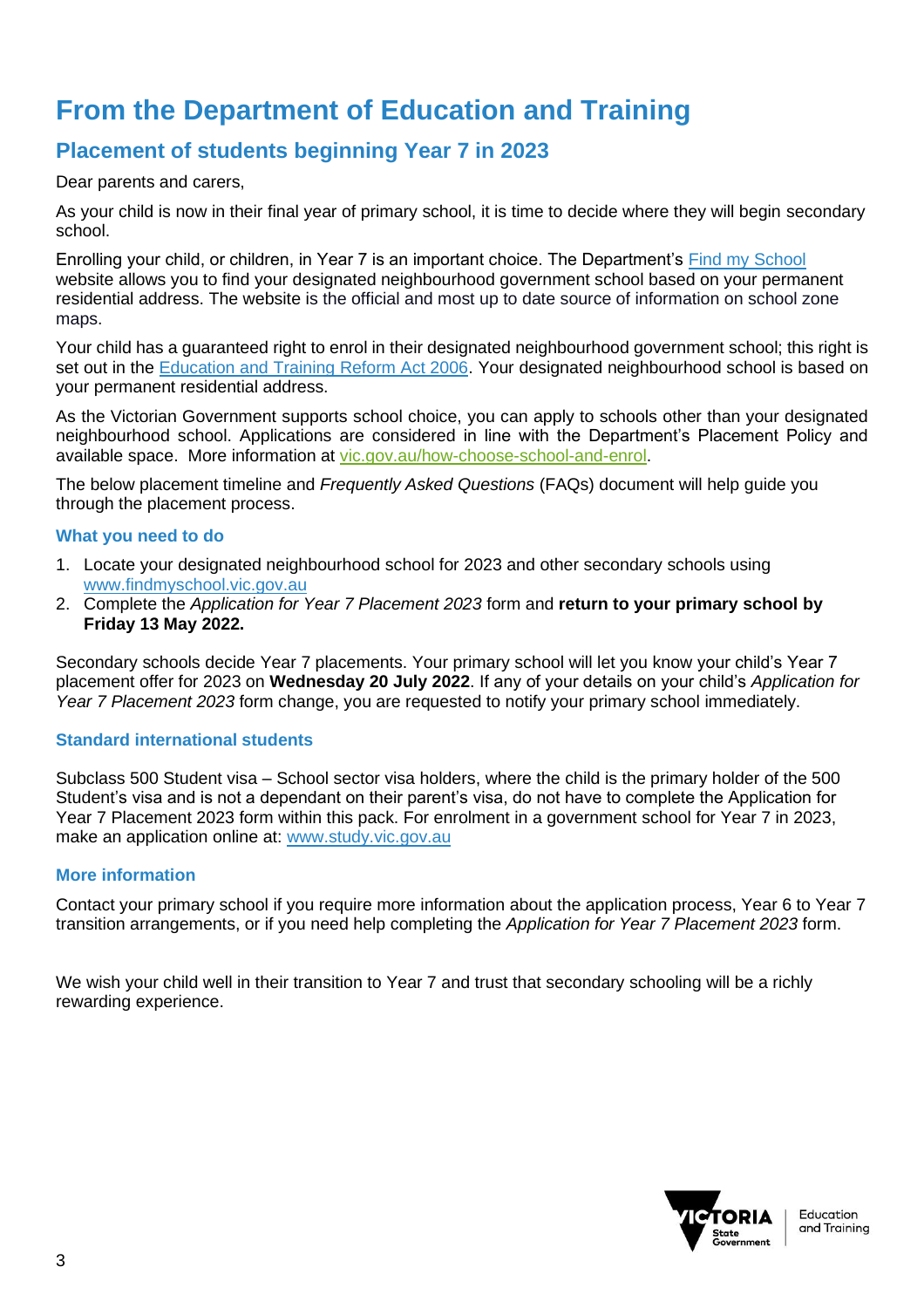## **Year 6 to Year 7 Placement Timeline for Parents/Carers**

## **Statewide placement timeline and procedures for 2022-23**

| 2022 Dates                                               | Activity                                                                                                                                                                                                                                                                                              |  |  |  |
|----------------------------------------------------------|-------------------------------------------------------------------------------------------------------------------------------------------------------------------------------------------------------------------------------------------------------------------------------------------------------|--|--|--|
| Term 2: Tuesday 26 April 2022 - Friday 24 June 2022      |                                                                                                                                                                                                                                                                                                       |  |  |  |
| From Week 1, Term<br>2 2 0 2 2                           | Government primary schools distribute information to all parents/carers of Year 6 students<br>on how to access the Placement Information Pack.                                                                                                                                                        |  |  |  |
|                                                          | This pack includes the Application for Year 7 Placement 2023 form.                                                                                                                                                                                                                                    |  |  |  |
| Friday 13 May 2022                                       | Parents/carers return the Application for Year 7 Placement 2023 form to their child's<br>government primary school by this date.                                                                                                                                                                      |  |  |  |
|                                                          | Term 3: Monday 11 July 2022 - Friday 16 September 2022                                                                                                                                                                                                                                                |  |  |  |
| <b>Wednesday 20 July</b><br>2022                         | Government primary schools notify parents/carers of Year 6 students, in writing, of Year 7<br>placement offers. The letter of offer will include a Year 7 Placement Acceptance Slip to<br>be returned by the parent/carer, to their child's government primary school by Wednesday<br>10 August 2022. |  |  |  |
| From Thursday 21<br><b>July 2022</b>                     | Parents/carers may commence lodging written non-placement appeals to their preferred<br>secondary school using the Year 6 to Year 7 Placement Appeal Form. Your child's<br>primary school will provide you with this form.                                                                            |  |  |  |
| Friday 29 July 2022                                      | Closing date for parents/carers to lodge a written non-placement appeal with their<br>preferred secondary school.                                                                                                                                                                                     |  |  |  |
| <b>Tuesday 9 August</b><br>2022                          | Secondary schools notify all parents/carers in writing of the outcome of their non-placement<br>appeal by this date.                                                                                                                                                                                  |  |  |  |
|                                                          | Note: If your appeal to your preferred secondary school is unsuccessful, you may lodge a<br>further written appeal to the relevant Department of Education Regional Director. Please<br>see the FAQ on the following pages for more information regarding appeals.                                    |  |  |  |
| <b>Wednesday 10</b><br>August 2022                       | Parents/carers return their Year 7 Placement Acceptance Slip to their child's government<br>primary school by this date.                                                                                                                                                                              |  |  |  |
| <b>Tuesday 23 August</b><br>2022                         | Closing date for parents/carers to lodge a written non-placement appeal with the relevant<br>Regional Director where they are unsuccessful with their appeal to their preferred<br>secondary school.                                                                                                  |  |  |  |
| Term 4: Monday 3 October 2022 - Tuesday 20 December 2022 |                                                                                                                                                                                                                                                                                                       |  |  |  |
| <b>Friday 21 October</b><br>2022                         | Regions notify all parents/carers in writing of the outcome of Regional Director non-<br>placement appeals by this date.                                                                                                                                                                              |  |  |  |
|                                                          | Note: this only applies to appeals received by the closing date of Tuesday 23 August 2022.                                                                                                                                                                                                            |  |  |  |
| <b>Tuesday 13</b><br>December 2022                       | Secondary schools host an Orientation Day for all Year 6 students.                                                                                                                                                                                                                                    |  |  |  |

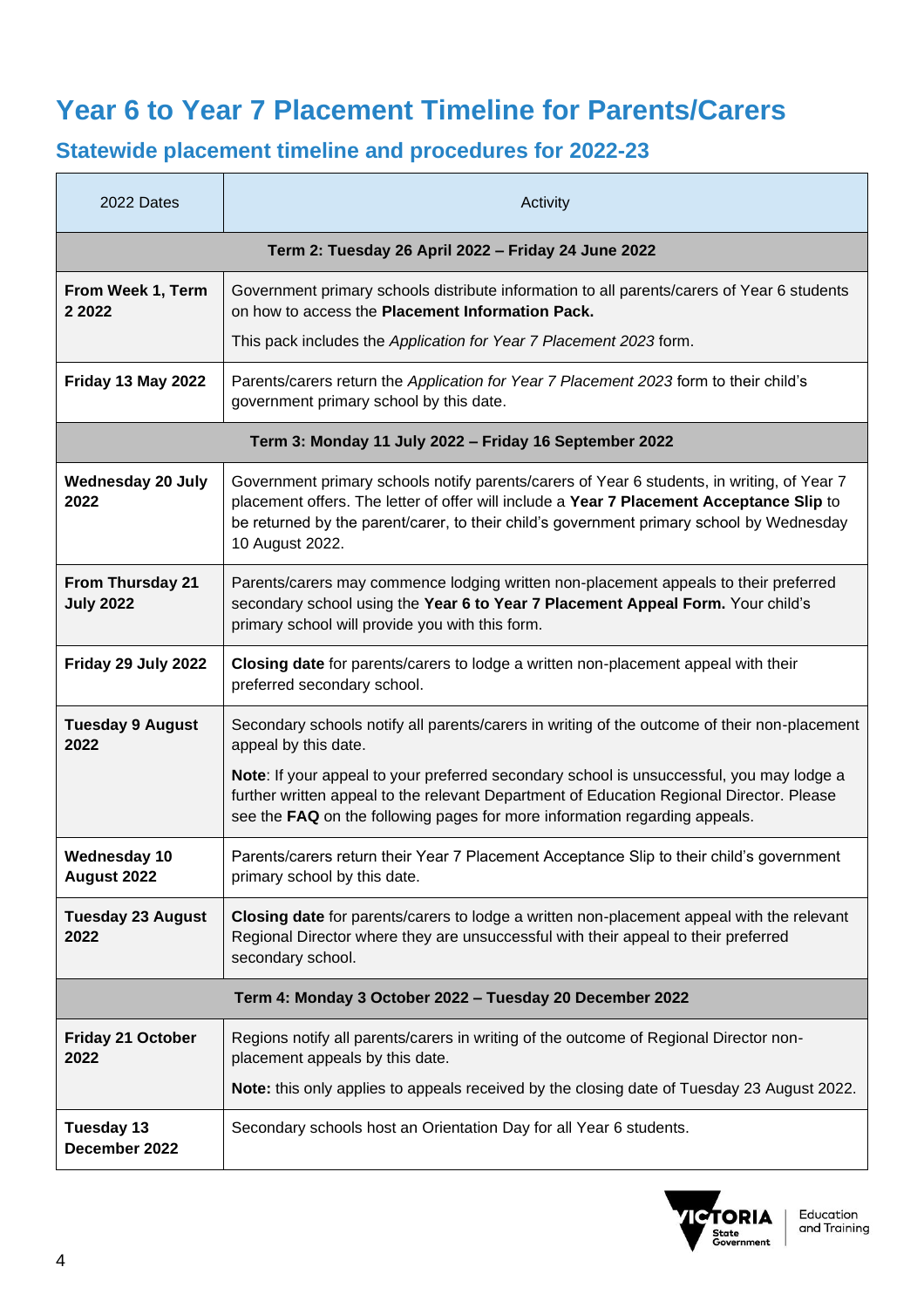## **Year 6 to Year 7 Placement 2022-23**

## **Frequently Asked Questions (FAQ)**

*NOTE: Your designated neighbourhood government school is referred to as your local school in this section of the document. Your local school is the school your address is in the school zone for, as shown on the [Find my School](http://www.findmyschool.vic.gov.au/) website.* 

## **Designated neighbourhood schools**

#### **1. What is a designated neighbourhood school (referred to as your local school)?**

Your *designated neighbourhood school* (your local school) is generally the government school within closest proximity to your child's permanent residential address unless the Minister for Education or Regional Director has restricted the zone of the school.

For children residing in metropolitan areas, Ballarat, Bendigo or Geelong, their local school is measured by a straight line from their permanent address.

If you live in another area, it is measured by the shortest practical route by road and considers access issues.

For more information, please visit: [www.vic.gov.au/school-zones](https://www.vic.gov.au/school-zones)

#### **2. Is my child guaranteed a place at their local school?**

Children of compulsory school age are guaranteed the right to enrol at their local school. This right is set out in the *[Education and Training Reform Act 2006](http://www.legislation.vic.gov.au/Domino/Web_Notes/LDMS/PubStatbook.nsf/f932b66241ecf1b7ca256e92000e23be/575C47EA02890DA4CA25717000217213/$FILE/06-024a.pdf) (Vic)*, specifically S 2.2.13 (1), which states, "A child of compulsory school age is entitled to be enrolled at his or her designated neighbourhood Government school".

#### **3. How can I find my local secondary school and other schools in my area?**

The Department of Education has made it simple to find your local school, and other schools in your area with the Find my School website.

- 1. Enter [findmyschool.vic.gov.au](http://www.findmyschool.vic.gov.au/) into your browser
- 2. Enter your address under 'Enter your address to get started'
- 3. Make sure 2023 is selected under enrolment year
- 4. For Year 7 placement, ensure secondary and 7 is selected under school type
- 5. The map will then show your address, your local school, and contact details for the school
- 6. If you scroll down, it will also show you the five closest schools.

To start a new search, simply replace the address or school name.

#### **4. My property sits across two/multiple school zones. Which is my local school?**

Your child has a right to attend any of those schools as your local school.

#### **5. If my child has two permanent addresses, how is their local school decided?**

If your child resides at multiple addresses, their 'permanent residence' is the address at which they spend most of their weekdays.

If your child spends the same amount of time at two addresses, both addresses are considered their permanent address. They are able to enrol in either one of the local schools.

For more information about the determining permanent residence, please see: [www2.education.vic.gov.au/pal/enrolment/guidance/determining-permanent-residence](https://www2.education.vic.gov.au/pal/enrolment/guidance/determining-permanent-residence)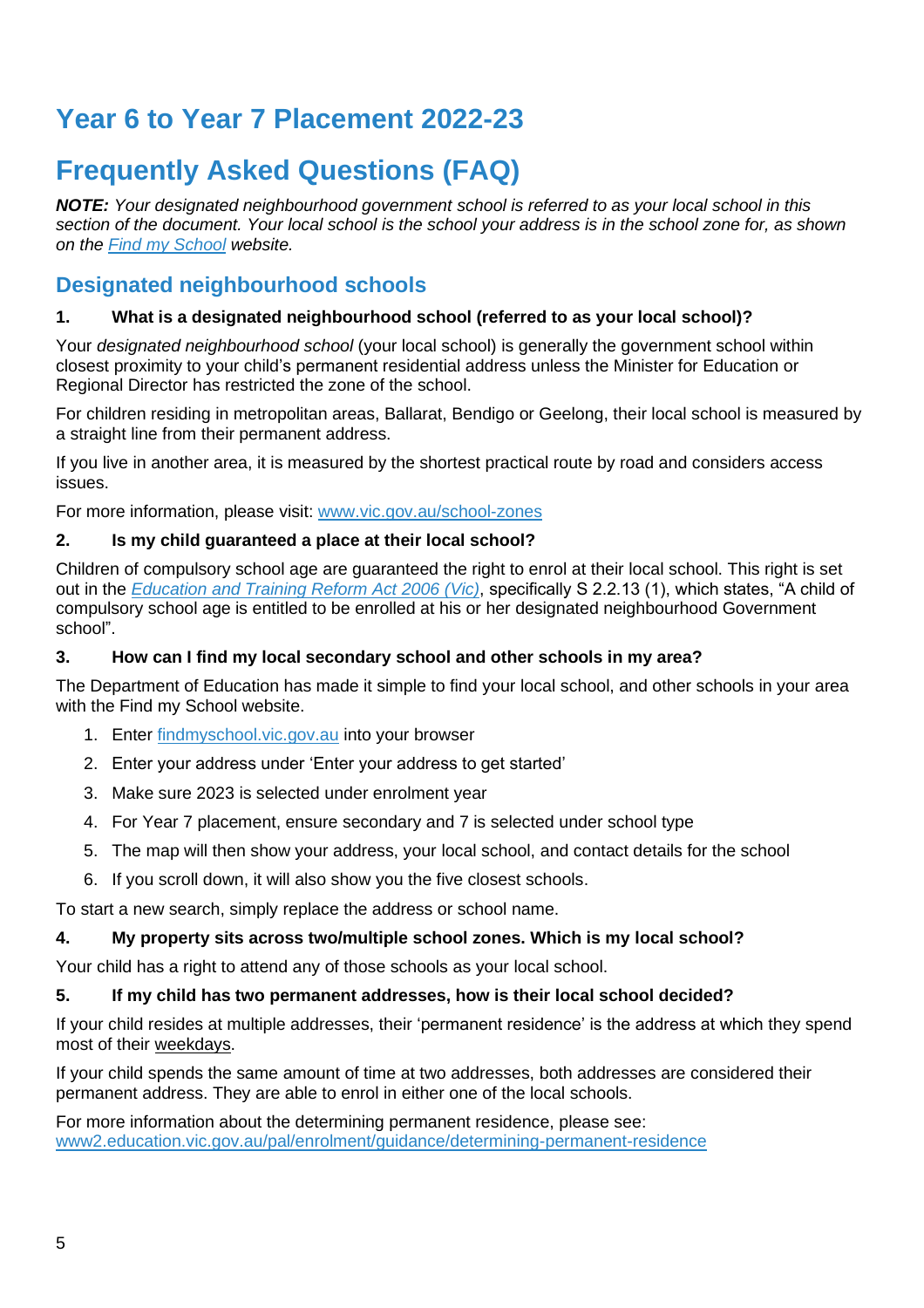#### **6. Can my child apply to attend a government secondary school that is not our local school?**

Yes, your child may apply to attend a school that is not their local school.

All students who seek enrolment at a school that is not their local school may be enrolled if the school has available space.

If there are limited places available, applications for enrolment will be considered by the school using the priority order of placement in the Department of Education and Training's Placement Policy.

Students are not guaranteed a place at a school that is not their local school.

#### **7. What address do I put down if I have bought or am building a property at a different address to my child's current address?**

Complete the application form with your **current** address. Once you have moved into your new property, you are entitled to enrol at your new local school, subject to verification of permanent residence.

For more information about the determining permanent residence, please see: <https://www2.education.vic.gov.au/pal/enrolment/guidance/determining-permanent-residence>

### **The Department's Placement Policy**

#### **8. What is the Department's Placement Policy?**

The Placement Policy is an important tool that schools use to manage enrolments. It:

- sets out the legal right for students to enrol at their designated neighbourhood school (referred to as your local school)
- provides schools guidance on how to prioritise students when they have limited places available.

For more information, refer to<https://www2.education.vic.gov.au/pal/enrolment/guidance/placement-policy>

#### **9. What is the Priority Order of Placement?**

The priority order of placement is what schools use to prioritise enrolments fairly and consistently, when they have limited places available. The priority order of placement is:

- **1.** students for whom the school is the designated neighbourhood school
- **2.** students with a sibling at the same permanent address who are attending the school at the same time
- **3.** where the Regional Director has restricted the enrolment, students who reside nearest the school
- **4.** students seeking enrolment on specific curriculum grounds
- **5.** all other students in order of closeness of their home to the school.

In exceptional circumstances, a student may be enrolled in a school based on compassionate grounds (see question 11). This is an overarching consideration and does not form part of the priority order of placement. Schools assess exceptional circumstances applications on a case-by-case basis. 

#### **10. I can see that siblings are prioritised for enrolment. What is considered a sibling?**

The definition of a sibling reflects modern family living arrangements. It includes, but is not limited to:

- both younger and older siblings
- step-siblings residing together at the same permanent address
- students residing together at the same permanent address as part of statutory out-of-home care arrangements, including foster care, kinship care and permanent care
- students permanently residing together in the one residence as part of multiple family cohabitation.

Students seeking enrolment on sibling grounds should be residing together at the same permanent address and must be attending the school at the same time.

Where siblings do not reside together on a full-time basis, families may still seek enrolment on sibling grounds. These applications will be considered on a case-by-case basis, in accordance with the Charter of Human Rights. These applications may not be prioritised for enrolment.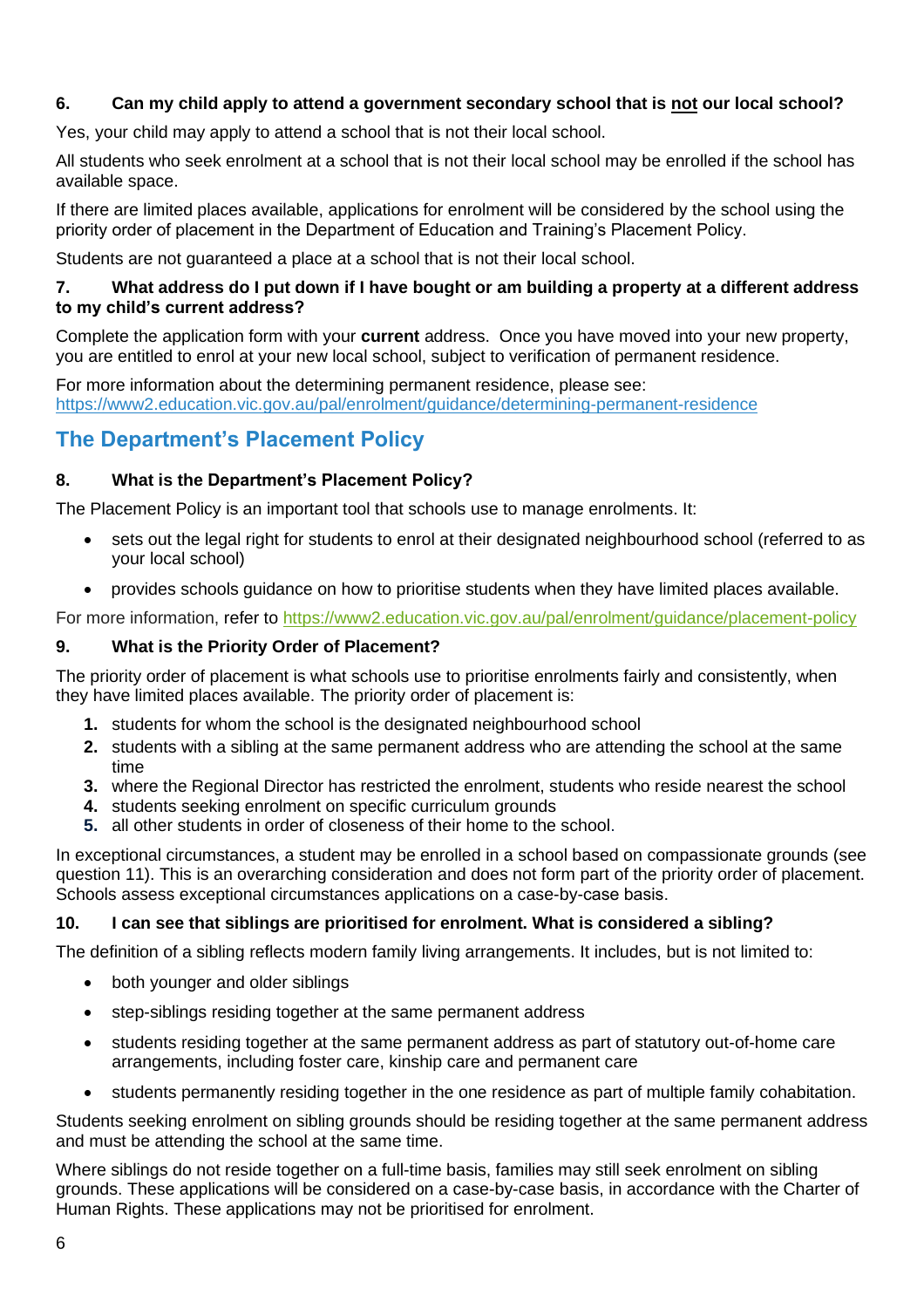#### **11. What are 'compassionate grounds' and how are they assessed?**

There may be some situations where, due to exceptional circumstances, a student is unable to enrol in their local school. In these exceptional circumstances, enrolment at another school may be sought on compassionate grounds.

Parents/carers must be able to clearly demonstrate the exceptional circumstances which they believe make an enrolment at the local school unsuitable for their child (for example, family violence or specific wellbeing, safety, physical health and/or mental health concerns).

Each application will be dealt with on a case-by-case basis. Additional information may be required to support the application.

For details of how schools and regions collect and handle information of this nature, please see the Department's Privacy Policy here: [www.education.vic.gov.au/Pages/privacypolicy.aspx](https://www.education.vic.gov.au/Pages/privacypolicy.aspx)

#### **12. What are not considered compassionate grounds?**

The following examples do not generally meet exceptional circumstances on compassionate grounds:

- *Ease of transportation* **–** ease of access to a school via car, foot, public transport or carpool, or that it is closer to your workplace and/or the school of your child's sibling/s.
- *Individual needs* **–** every Victorian government school has established programs and practices to support a wide variety of student needs and are able to plan and adjust support for students throughout all stages of their schooling.
- *Anticipated move –* families who are planning to move into the school zone after the beginning of the school year. This includes situations where families are building/buying a new home or starting a new lease agreement. Your preferred school may not be able to offer your child a placement for Year 7 until after you have taken possession of the property and can provide proof that it is your new permanent residence.

#### **13. What evidence may I be asked to provide if I am making an appeal on compassionate grounds?**

When making an appeal on compassionate grounds, schools and regions can request that you provide further evidence to support your application. This may include, but is not limited to:

- legal documentation.
- reports from allied health and/or medical professionals, Department of Families, Fairness and Housing Practitioners, Victoria Police, family violence services, court orders, etc.

For details of how schools and regions collect and handle information of this nature, please see the Department's Privacy Policy here: [www.education.vic.gov.au/Pages/privacypolicy.aspx](https://www.education.vic.gov.au/Pages/privacypolicy.aspx)

### **Enrolling in a secondary school**

#### **14. Where can I find general information about the transition to Year 7?**

The Department's website contains comprehensive information on the transition from Year 6 to Year 7.

For information please visit: [www.vic.gov.au/moving-primary-secondary-school-information-parents-and](https://www.vic.gov.au/moving-primary-secondary-school-information-parents-and-carers)[carers](https://www.vic.gov.au/moving-primary-secondary-school-information-parents-and-carers)

#### **15. Who should be the first point of contact for enquiries about the Year 6 to Year 7 transition process?**

The Year 6 Coordinator, Transition Coordinator or Principal of your child's primary school can help you with any questions you may have about the transition process.

#### **16. Where can I find schools in my area?**

To find a full list of schools by location within Victoria, please see:

- Victorian Government schools: [www.findmyschool.vic.gov.au](http://www.findmyschool.vic.gov.au/)
- Catholic schools: [www.cecv.catholic.edu.au/School-Directory-Search](http://www.cecv.catholic.edu.au/School-Directory-Search)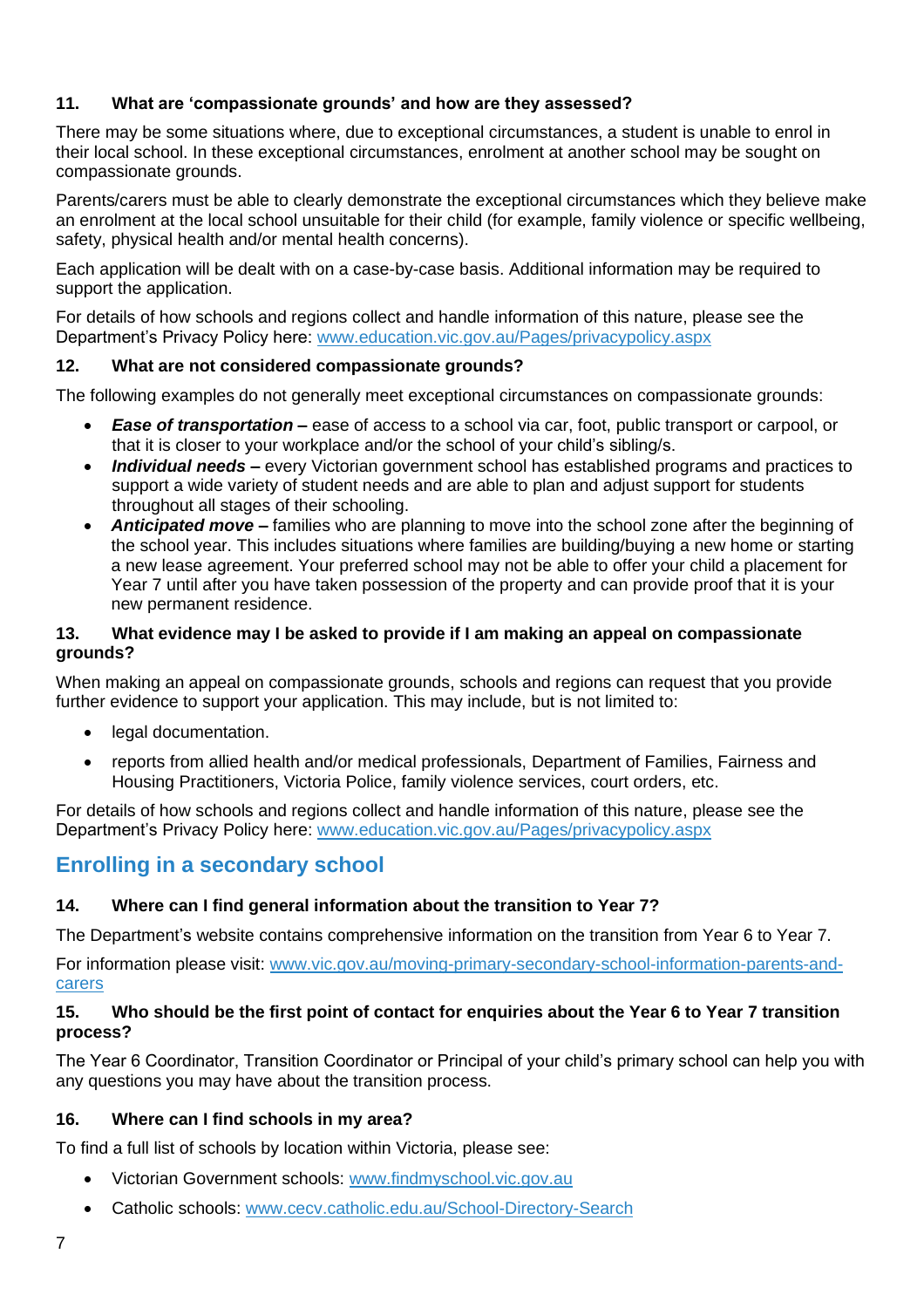• Independent schools: [www.is.vic.edu.au/independent-schools/](https://is.vic.edu.au/independent-schools/)

#### **17. How do I register my child for home schooling in 2023?**

For information on home schooling please visit the Victorian Registration and Qualifications Authority (VRQA) website at: [www.vrqa.vic.gov.au/home/Pages/homeeducation.aspx](https://www.vrqa.vic.gov.au/home/Pages/homeeducation.aspx)

#### **18. What should I do if my child will be attending a non-government school (Catholic or independent) for Year 7 in 2023 OR I am registering my child with the VRQA for home schooling in 2023?**

Confirmed placement: If you have a confirmed place for your child in a non-government school starting in 2023, or your child's registration for home schooling has been approved by the VRQA, you are required to complete Section 5 of the *Application for Year 7 Placement* form. You do not need to complete Section 4.

Unconfirmed placement: If you have applied for a place for your child in a non-government secondary school to commence in 2023, but have not had this placement confirmed, or the VRQA is still assessing your child's registration application for home schooling, you should also apply for a place in a government school by completing section 4B.

Late confirmation of placement: If your child is granted a Year 7 place in a non-government secondary school, or your child's registration for home schooling is approved by the VRQA, after you have been allocated a place in a government school, you should notify your child's primary school immediately.

#### **19. Where can I find information about enrolment for international students?**

International students can apply for enrolment in a government school at [www.study.vic.gov.au](http://www.study.vic.gov.au/) or apply directly to non-government (Catholic or independent) schools. If you have any further questions regarding international student enrolments, you can also contact [international@education.vic.gov.au.](mailto:international@education.vic.gov.au)

#### **20. My child has a disability. How can I ensure their secondary school will support them?**

Every Victorian government school has established programs and practices to support a wide variety of student needs, including students with disability and additional needs. Schools make reasonable adjustments to ensure students with disability have the same learning opportunities as children without disability.

More information about disability support at school and disability rights and adjustments is available on the Department's website: [www.vic.gov.au/disability-and-inclusive-education](https://www.vic.gov.au/disability-and-inclusive-education)

#### **21. What help is available to support my child with travel to and from school?**

There are a range of transportation options for eligible students, including the:

- School Bus Program
- Students with Disabilities Transport Program (for travel to specialist schools)
- conveyance allowance.

Students may also be eligible for discounted travel through a child myki card or a Victorian Student Pass.

For more information, please see: <https://www.vic.gov.au/travelling-school>

### **The Application for Year 7 Placement 2023 Form (the Application form)**

#### **22. How many secondary schools can I preference on the Application form?**

You can list up to three government schools, in your order of preference, in section 4B.

#### **23. Do I need to identify three secondary school preferences if my first preference is my designated neighbourhood school (referred to as your local school)?**

No. You can identify one preference if that school is your local school.

#### **24. What happens if my child does not receive a place in their preferred secondary school, or schools?**

Your child will be allocated to their local school.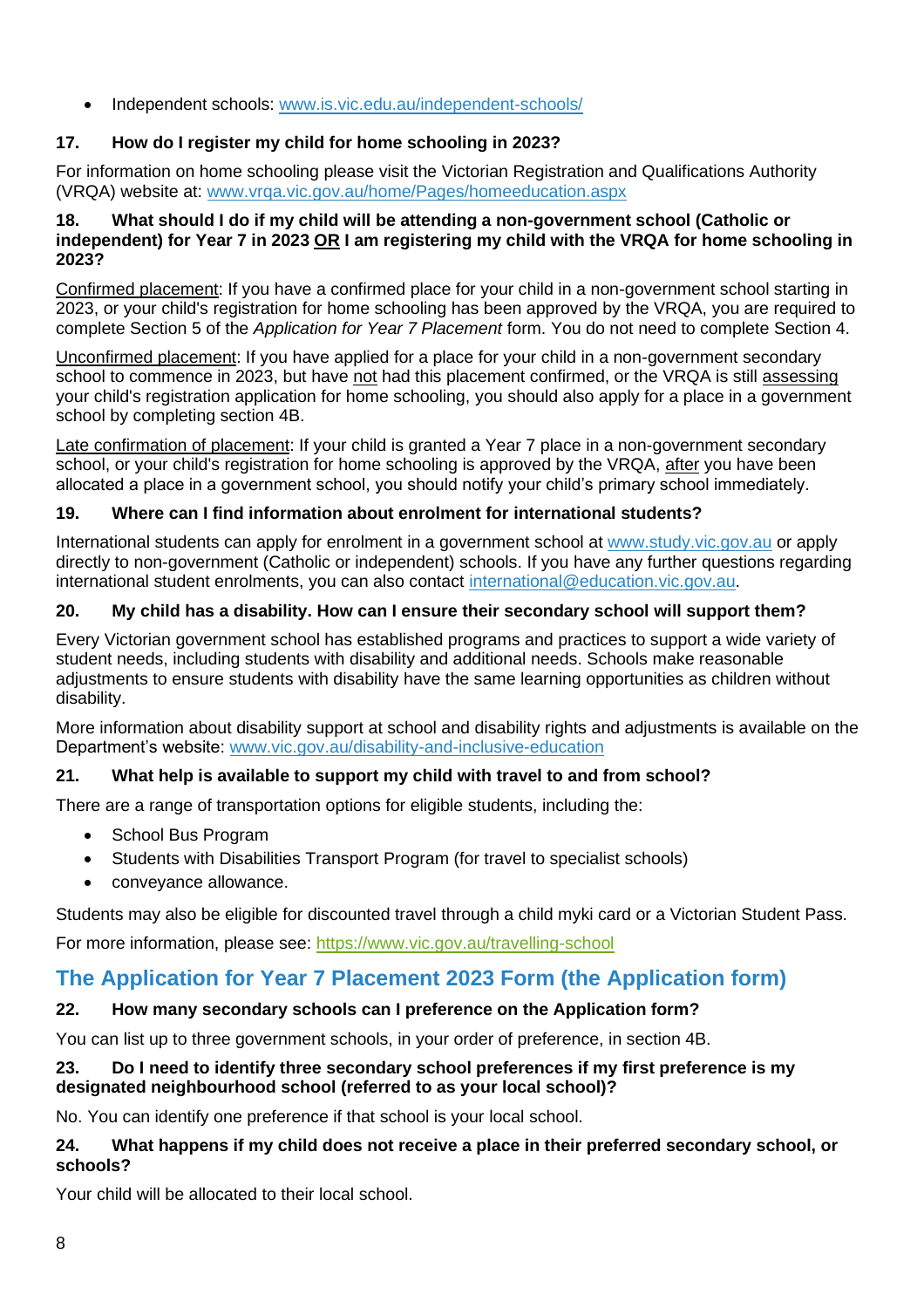#### **25. What happens if I do not return the Application form on time?**

Your child will be allocated to their local school.

#### **26. Do I need to complete the Application form if my child is attending a government school that offers both Year 6 and Year 7 (such as a Prep to Year 12, Prep to Year 10, or Prep to Year 9) and will be continuing at the same school?**

No. If your Year 6 child is **continuing** at the same school (such as a Prep to Year 12, Prep to Year 10, or Prep to Year 9 school), the Application form does **not** need to be completed.

If your child attends a school which offers both Year 6 and Year 7, but you want to enrol in a **different** government school for Year 7 in 2023, the Application form needs to be completed.

#### **27. Who may sign the Application form?**

Where practical, all parents/carers with parental responsibility for a child should sign and submit a single Application form.

For the purposes of this form, a parent includes any person who has parental responsibility for the child including by way of Court order or parenting plan, a guardian for students and an informal carer of the child under an Informal Carer Statutory Declaration.

For further information, please visit: [www2.education.vic.gov.au/pal/decision-making-responsibilities](https://www2.education.vic.gov.au/pal/decision-making-responsibilities-students/policy)[students/policy](https://www2.education.vic.gov.au/pal/decision-making-responsibilities-students/policy)

**Note**: where it is not practicable or possible for parents/carers to sign a single Application form, this should be communicated to your child's primary school who will work with you and the Department's regional office to develop a solution for the specific situation of your family.

It is expected that if parents/carers have difficulty reaching agreement, the dispute should be resolved between the parents/carers through discussion, attendance at the Family Relationship Centre or at Court.

It is not the responsibility of the Department, or the schools, to assist with this decision-making process.

#### **28. What happens if I can't physically sign the Application form or do an electronic signature?**

If emailing the Application form and parents/carers are unable to add an electronic signature or scan a signed copy of the Application form, they can provide authorisation in the email with the following wording:

#### *'I confirm that:*

*I am the person named as completing the attached application form; and*

*the information and preferences in the completed application form are true and correct; and* 

*I agree to authorise the Application Form by electronic means and without a signature.'*

#### **29. I've been asked to submit supporting documents, such as NAPLAN results, along with my child's Application form. Do I, or my child's primary school, have to provide them?**

No, government secondary schools are not permitted to ask families or primary school staff to submit additional information in support of a Year 7 application e.g., primary school reports, NAPLAN test results, and/or letters of recommendation.

#### **30. How do I accept my child's Year 7 placement offer?**

A letter of offer will be provided to you by your child's government primary school on Wednesday 20 July. This will include a Year 7 Placement Acceptance Slip to be returned to your child's government primary school by Wednesday 10 August 2022.

#### **31. What happens if our residential address details change after my child's Year 7 placement has been accepted?**

You must contact both your child's primary school and allocated secondary school as soon as possible to inform them of your updated address information.

If your child's Year 7 placement was offered based on your address being within the school zone at a school that is facing enrolment pressures, the offer may be formally withdrawn. In this instance, your primary school will assist you in securing a placement at your new local school.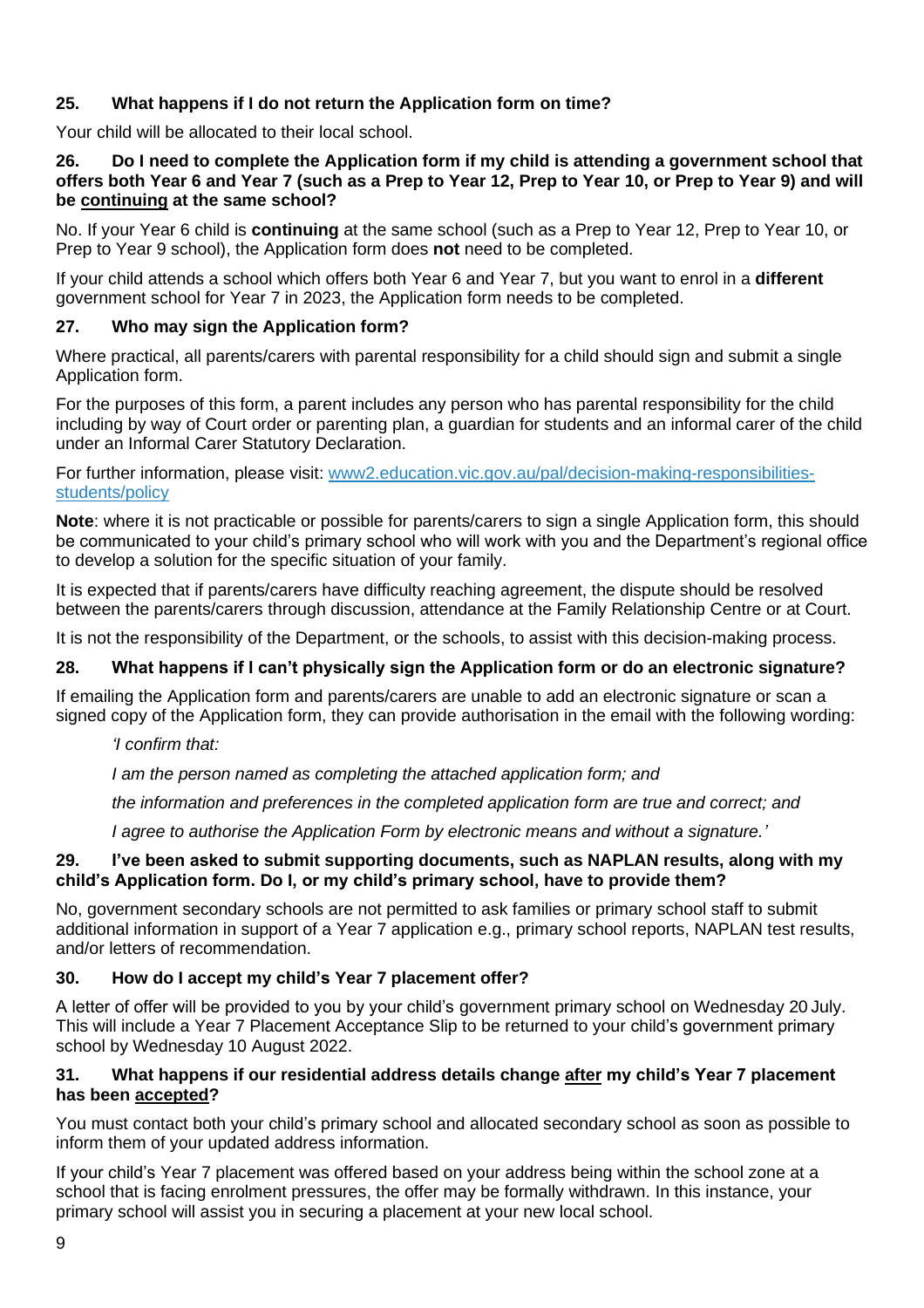### **Placement appeals**

#### **32. How do I make an appeal about my child's Year 7 non-placement for 2023?**

In the first instance, parents/carers should lodge a written appeal with the preferred secondary school. This is the school at which your child has been unsuccessful in gaining a Year 7 placement.

Your appeal may be lodged using the **Year 6 to Year 7 Transition Placement Appeal form.** Your child's primary school will provide you with a copy of this form which contains FAQs on the appeals process.

This written appeal should be lodged with the preferred secondary school by **Friday 29 July 2022**.

It will be considered by the school's placement committee and/or Principal and you will receive written notification of the outcome by **Tuesday 9 August 2022.** 

#### **33. What happens if my appeal to my preferred secondary school is not successful?**

If your appeal to your preferred secondary school is unsuccessful and you believe that your grounds have not been adequately considered by the school's placement committee and/or Principal, you may lodge a further written appeal to the relevant Department of Education and Training Regional Director by **Tuesday 23 August 2022.**

Appeals to the Regional Director may not be considered if you have not appealed to your preferred secondary school in the first instance.

Appeals are considered by a panel of senior regional staff that assess the appeal against the priority order of placement, and in exceptional circumstances, on compassionate grounds.

This panel supplies a recommendation to the relevant Regional Director who makes the final decision. You will receive written notification of the outcome by **Friday 21 October 2022.** This outcome **concludes** the appeal process.

#### **34. Can I lodge an appeal to the relevant Regional Director after the closing date of Tuesday 23 August 2022?**

This date is set to ensure all Year 6 students can participate in the Year 7 Orientation Day in December, which is a vital step in a student's successful transition to secondary school.

Any appeals received after this date will only be considered if the relevant Regional Director considers there to be exceptional circumstances. If you wish to lodge an appeal after the closing date, you should contact your regional office for advice.

#### **35. How do I find the contact details of my regional office?**

You can find the regional office contact details and locations on the Department's website, here: [www.education.vic.gov.au/about/contact/Pages/regions.aspx](https://www.education.vic.gov.au/about/contact/Pages/regions.aspx)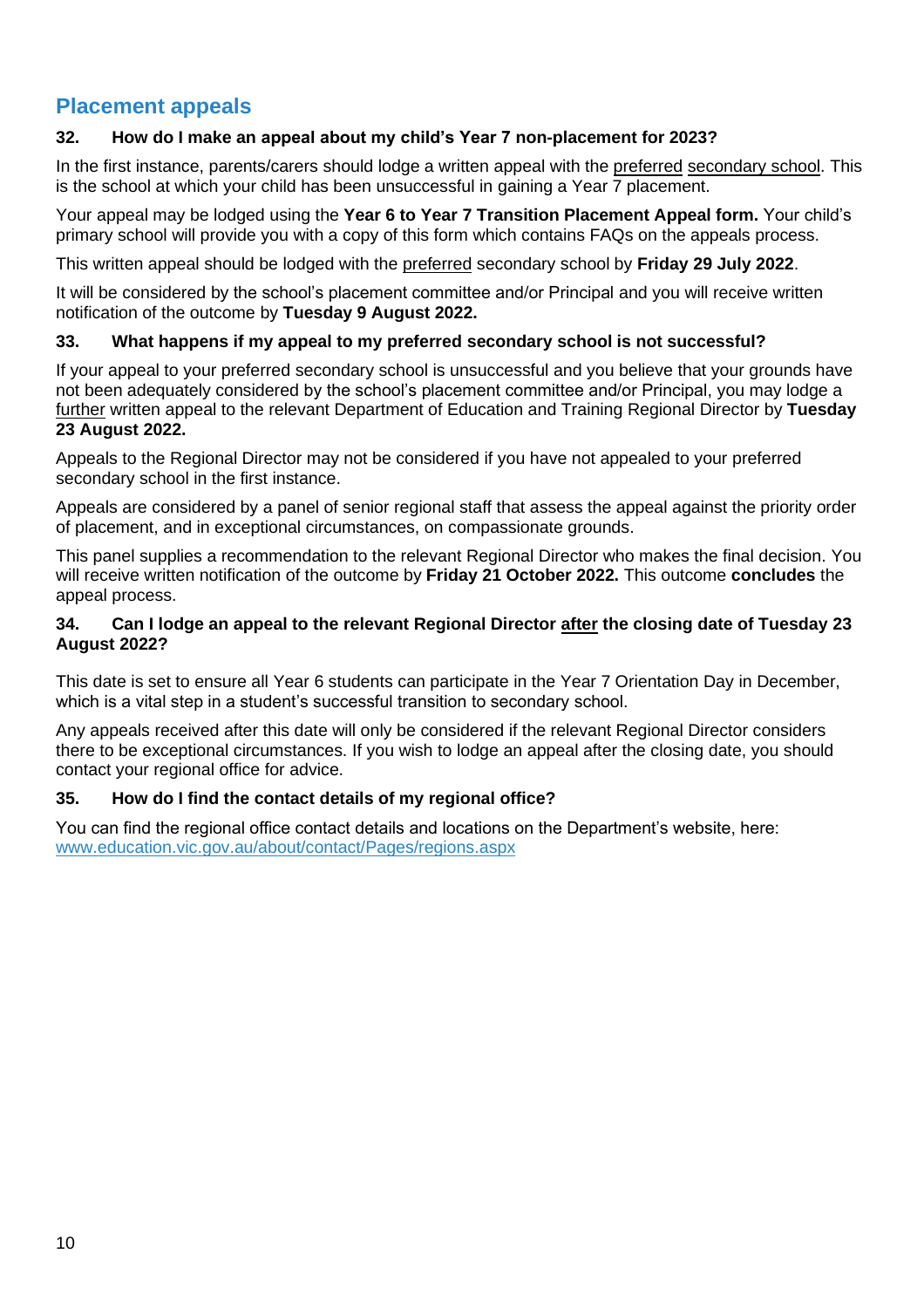## **Privacy Notice**

## **Application for Year 7 Placement 2023 Form**

- 1. The Department of Education and Training (the Department) is one legal entity and includes all Victorian government schools.
- 2. The primary school may pre-populate sections 1 to 4A of the attached *Application for Year 7 Placement* 2023 form (*the Application*), before providing it to you, from information already held in its records.
- 3. The *Application* asks for personal information such as your child's given name, family name, VSN, date of birth, gender and permanent residential address which are necessary to ensure that:
	- a. you are provided with as much choice as possible
	- b. all children who require a place in a Victorian government school for Year 7 are provided with one in accordance with the *Education and Training Act 2006*
	- c. the transition process is as smooth as possible for your child.
- 4. If you wish your child to attend a government secondary school currently being attended by a sibling who lives at the same permanent residential address, and who will still be attending the said school in 2023, please identify the school's name, sibling's name, and 2023 year level of the sibling in the *Application*.
- 5. You are requested to provide details about your child's placement in a non-government school or home-school application for your child, including the name of the non-government school and whether the placement is confirmed or the outcome and date of a home-school application. This information will be used to assist with the planning of placements in government schools and ensure your child has a confirmed placement in a school.
- 6. In order to assist the primary school to properly manage the Year 7 placement process and to contact you in relation to this, please ensure that all information provided to the school through the *Application* and other means, is accurate and current, including:
	- a. Parent or carer details, including contact phone numbers and email addresses
	- b. Permanent residential address, and
	- c. Copies of court orders and/or parenting plans including all Parenting Orders, Intervention Orders and Child Protection Orders and/or an Informal Carer Statutory Declaration.
- 7. Once a Year 7 placement offer from a government secondary school has been accepted, personal and health information about your child will be sent to that school electronically through the Department's administrative system, CASES21. CASES21 is the software component of the Computerised Administrative System Environment in Schools (CASES) which is the package provided to Victorian government schools to support school administration, finance, and central reporting.
- 8. When a Victorian government school student has been accepted at another Victorian government school, the school may request additional information to support your child's wellbeing or safety, including information about educational abilities, interests, and skills. Non-electronic records containing your child's personal and health information may also be transferred at this time.
- 9. Transferring personal and health information to a student's next Victorian government school is in the best interests of students because it assists that next school to provide optimal education and support to each student.
- 10. If your child is transitioning to a non-government school for Year 7 in 2023, the receiving non-government school may request personal and health information about your child. Subject to consent, or unless such disclosure is required or authorised by law, your child's primary school will transfer this data.
- 11. Personal and health information about students will only be shared with school staff who need to know that information to educate or support the student, to fulfil legal requirements or where permitted by law.
- 12. All information received by the Department will be securely stored and handled in accordance with th[e Schools' Privacy Policy.](https://www.education.vic.gov.au/Pages/schoolsprivacypolicy.aspx)
- 13. If you require further information concerning transfer of your child's information, or would like to update any information that you provided, please contact the Year 6 Coordinator, Transition Coordinator or Principal at your child's primary school. For more information on the Department's Schools' Privacy Policy, please see: <https://www.education.vic.gov.au/Pages/schoolsprivacypolicy.aspx>
- 14. You can review the Department privacy collection statement at: [https://edugate.eduweb.vic.gov.au/edrms/ISP/Intranet\\_linked\\_docs/Privacy\\_Collection\\_Notice.docx](https://edugate.eduweb.vic.gov.au/edrms/ISP/Intranet_linked_docs/Privacy_Collection_Notice.docx)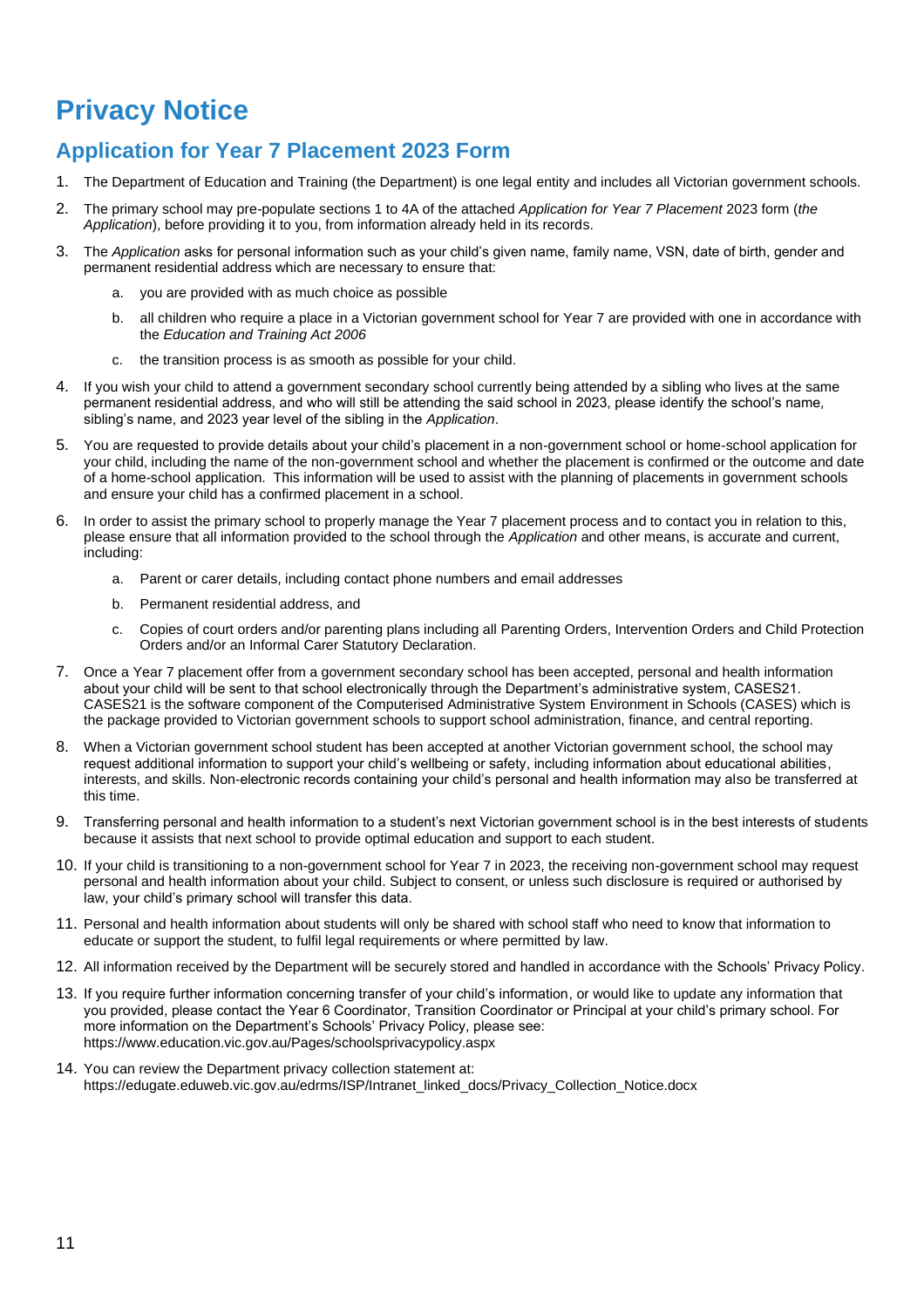## **Application for Year 7 Placement 2023**

| <b>Section/step</b> | <b>Responsible party</b>              |
|---------------------|---------------------------------------|
| Section 1           | Government primary school to complete |
| Sections $2-6$      | Parents/carers to complete            |

Your child's primary school may complete **Sections 1-4a** of the Application form prior to distribution.

Please check these details for accuracy and **advise your primary school if any information they have completed is incorrect.**

**This form must be completed using BLOCK LETTERS by parents/carers of Year 6 students transitioning into a government secondary school for Year 7 in 2023.** 

**Please return this Application to your child's primary school by Friday 13 May 2022.** To read the Department's Placement Policy, including the priority order of placement, please visit: [www2.education.vic.gov.au/pal/enrolment/guidance/placement-policy](https://www2.education.vic.gov.au/pal/enrolment/guidance/placement-policy)

### **Section 1: Primary School details**

| Year 6 Student's<br><b>Current Primary School</b>  | <b>Springhurst Primary School</b> |                                 |  |
|----------------------------------------------------|-----------------------------------|---------------------------------|--|
| <b>VSN</b>                                         |                                   |                                 |  |
| <b>Fee Paying</b><br><b>International Student*</b> | <b>NO</b>                         | <b>International Student ID</b> |  |

*\*Fee Paying International Students should make a new application via the Online Application Process at*  [www.study.vic.gov.au/en/Pages/default.aspx](https://study.vic.gov.au/en/Pages/default.aspx)

### **Section 2: Year 6 student details**

| <b>Family Name</b>                            |                                              |                                               |  |
|-----------------------------------------------|----------------------------------------------|-----------------------------------------------|--|
| <b>First Given</b><br><b>Name</b>             |                                              | Date of Birth<br>$(dd\text{-}mm\text{-}yyyy)$ |  |
| <b>Second Given</b><br><b>Name</b>            |                                              | <b>Gender</b>                                 |  |
| <b>Preferred name</b><br>(if applicable)      |                                              |                                               |  |
|                                               | <b>Current Permanent Residential Address</b> |                                               |  |
| <b>Apartment</b><br>number<br>(if applicable) |                                              |                                               |  |
| <b>Street Number</b><br>and Name              |                                              |                                               |  |
| <b>Suburb</b>                                 |                                              | <b>Postcode</b>                               |  |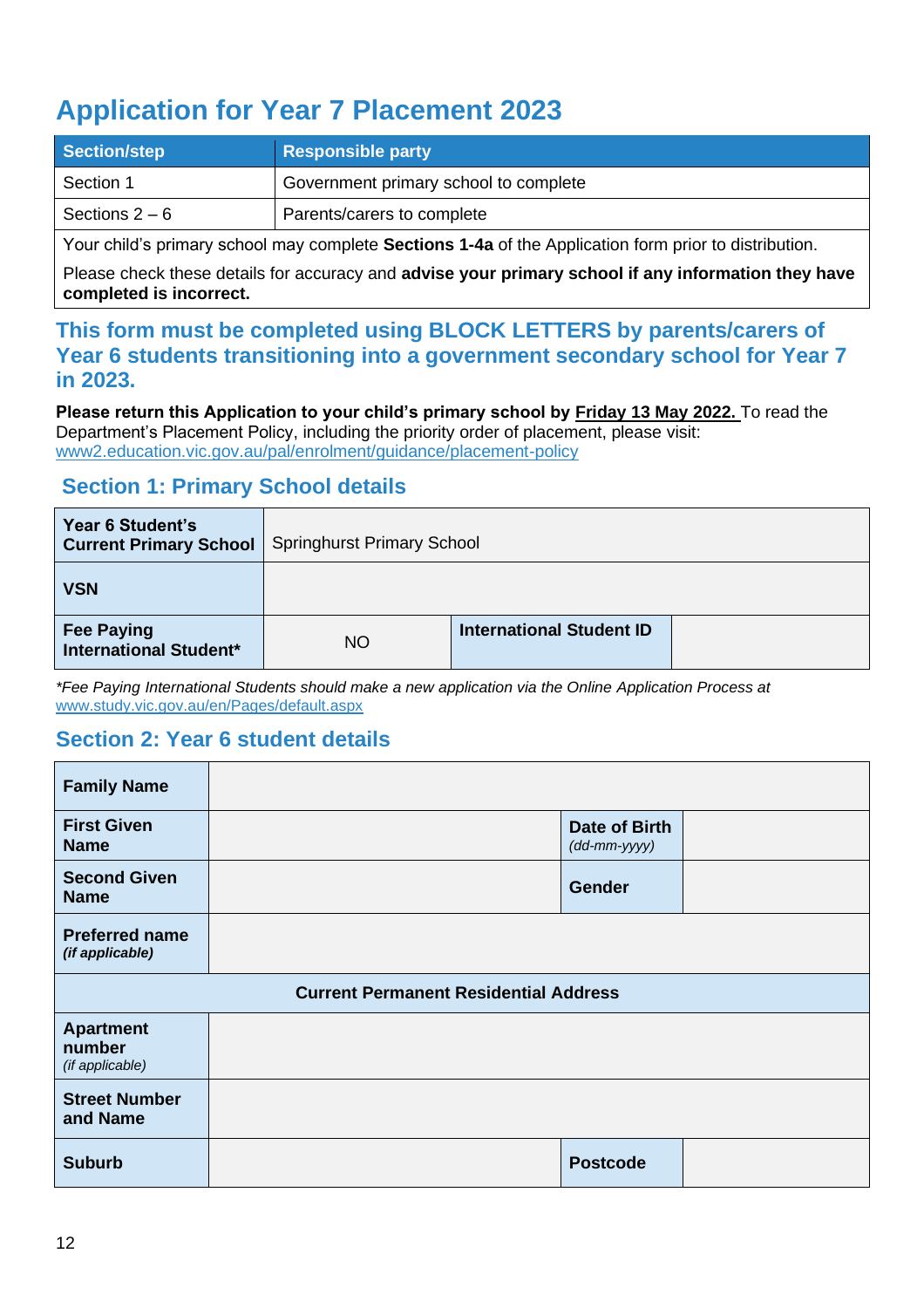## **Application for Year 7 Placement 2023 (cont'd)**

| <b>Current mailing</b><br>address | $\Box$ Same as residential | $\Box$ Different (complete below) |  |
|-----------------------------------|----------------------------|-----------------------------------|--|
| <b>Street Number</b><br>and Name  |                            |                                   |  |
| <b>Suburb</b>                     |                            | <b>Postcode</b>                   |  |

## **Section 3: Parent or Carer details**

| <b>Adult A</b>                                                                        |                                                                                | <b>Adult B</b>                            |                                                                                       |                                                                                                       |
|---------------------------------------------------------------------------------------|--------------------------------------------------------------------------------|-------------------------------------------|---------------------------------------------------------------------------------------|-------------------------------------------------------------------------------------------------------|
| <b>Relationship to</b><br>Child (Parent, Carer,<br>Step-Parent,<br>Grandparent, etc.) |                                                                                |                                           | <b>Relationship to</b><br>Child (Parent, Carer,<br>Step-Parent,<br>Grandparent, etc.) |                                                                                                       |
| Title (Ms, Mrs, Mr,<br>etc)                                                           |                                                                                |                                           | Title (Ms, Mrs, Mr,<br>etc)                                                           |                                                                                                       |
| <b>Given Name</b>                                                                     |                                                                                |                                           | <b>Given Name</b>                                                                     |                                                                                                       |
| <b>Family Name</b>                                                                    |                                                                                |                                           | <b>Family Name</b>                                                                    |                                                                                                       |
| <b>Mobile Number</b>                                                                  |                                                                                |                                           | <b>Mobile Number</b>                                                                  |                                                                                                       |
| <b>Phone Number</b><br>(home)                                                         |                                                                                |                                           | <b>Phone Number</b><br>(home)                                                         |                                                                                                       |
| <b>Email address</b>                                                                  |                                                                                |                                           | <b>Email address</b>                                                                  |                                                                                                       |
| On weekdays,<br>student lives with<br><b>Adult A</b><br>(tick one)                    | □ Full Time or Mostly<br>B)<br>$\Box$ Sometimes or Never                       | $\Box$ Equal Time (equal spilt with Adult | On weekdays,<br>student lives with<br><b>Adult B</b><br>(tick one)                    | □ Full Time or Mostly<br>$\Box$ Equal Time (equal split with Adult<br>A)<br>$\Box$ Sometimes or Never |
| <b>Permanent</b><br><b>Residential</b><br><b>Address</b>                              | $\Box$ Same as Section 2<br>$\Box$ Different to Section 2, please<br>complete: |                                           | <b>Permanent</b><br><b>Residential</b><br><b>Address</b>                              | $\Box$ Same as Section 2<br>$\Box$ Different to Section 2, please<br>complete:                        |
| Nominate primary contact for<br>all calls and correspondence<br>(tick one)            |                                                                                | $\Box$ Adult A                            | $\Box$ Adult B                                                                        | $\Box$ Both Adults                                                                                    |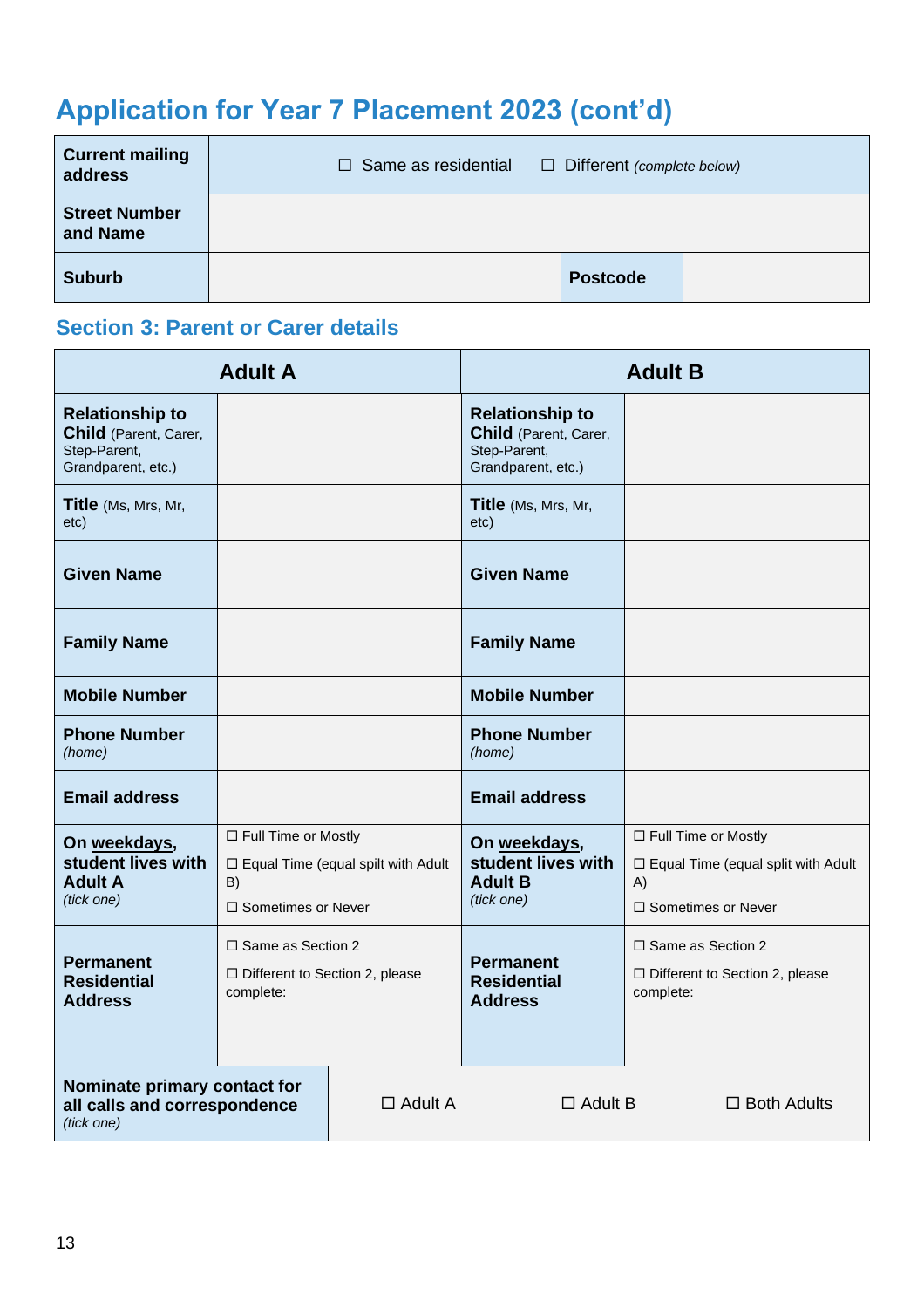## **Application for Year 7 Placement 2023 (cont'd)**

### **Section 4: Government school placement preferences**

Complete **Section 4** if:

- you are seeking a Year 7 placement in a government school; **OR**
- you are in doubt of a Year 7 placement at a non-government (Catholic or independent) school; **OR**
- you have not received the outcome of your child's registration application for home schooling.

### **Section 4A: Designated neighbourhood school**

To locate your child's designated neighbourhood school for Year 7 in 2023, enter your permanent residential address at [www.findmyschool.vic.gov.au](http://www.findmyschool.vic.gov.au/)

#### **Your designated neighbourhood school**

*(include campus if applicable)*

### **Section 4B: Secondary school preferences**

List up to three government schools in your order of preference below. You can list your designated neighbourhood school as your only preference or as your second or third preference.

**You do not have to list three schools, however if your child is unable to be placed at any of your preferred schools, your child's placement will be referred to your designated neighbourhood school, as listed in Section 4A.** 

If you would like to request placement for your Year 6 child under a sibling claim, please also complete **Section 4C.**

| Government school name (include campus if applicable) |  | Office Use Only - Date of Distribution |
|-------------------------------------------------------|--|----------------------------------------|
|                                                       |  |                                        |
| 2                                                     |  |                                        |
| 3                                                     |  |                                        |

#### **Section 4C: Sibling Claim**

A sibling claim can be made for government schools where:

1) the sibling resides at the same permanent residential address as your Year 6 child; **and**

2) the sibling is currently enrolled at the school; **and**

3) the sibling will continue to be enrolled at the school in 2023.

#### **Include the name of the school and the 2023 year level of the sibling below.**

| <b>Government school name</b> | Name of sibling | Year level in 2023 |
|-------------------------------|-----------------|--------------------|
|                               |                 |                    |
|                               |                 |                    |